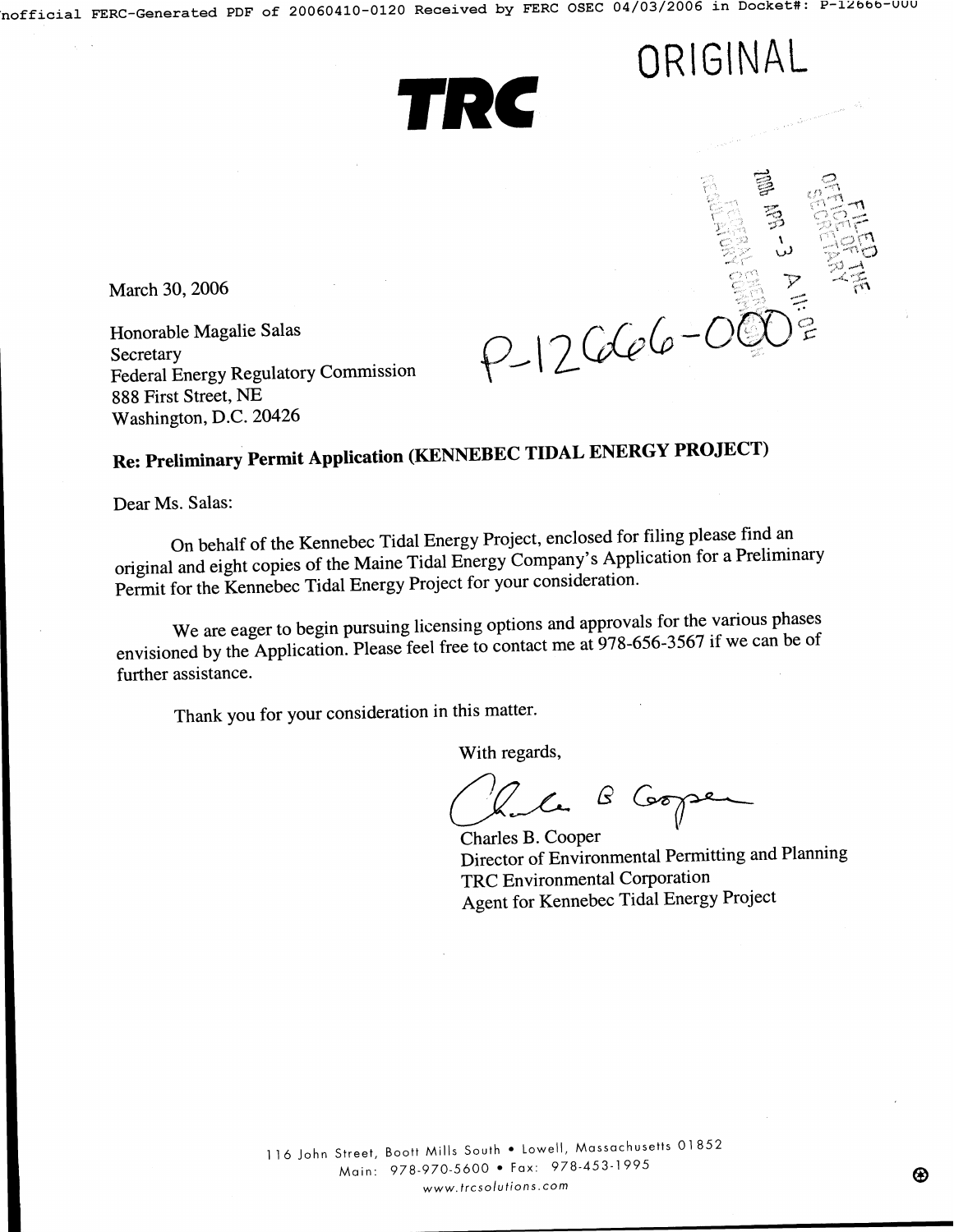${\tt nofficial}$  FERC-Generated PDF of 20060410-0120 Received by FERC OSEC 04/03/2006 in Docket#: P-12666-UUU

*' ~:i { TM ..... ?~o~ x p,..? -3 .~, / / :* 

## BEFORE THE UNITED STATES FEDERAL ENERGY REGULATORY COMMISSION

# **.APPLICATION FOR PRELIMINARY PERMIT**

*<sup>I</sup>ID, l Energy Company* 

Maine Tidal Energy Company Kennebec Tidal Energy Project Sagadahoc County, Maine

Docket #: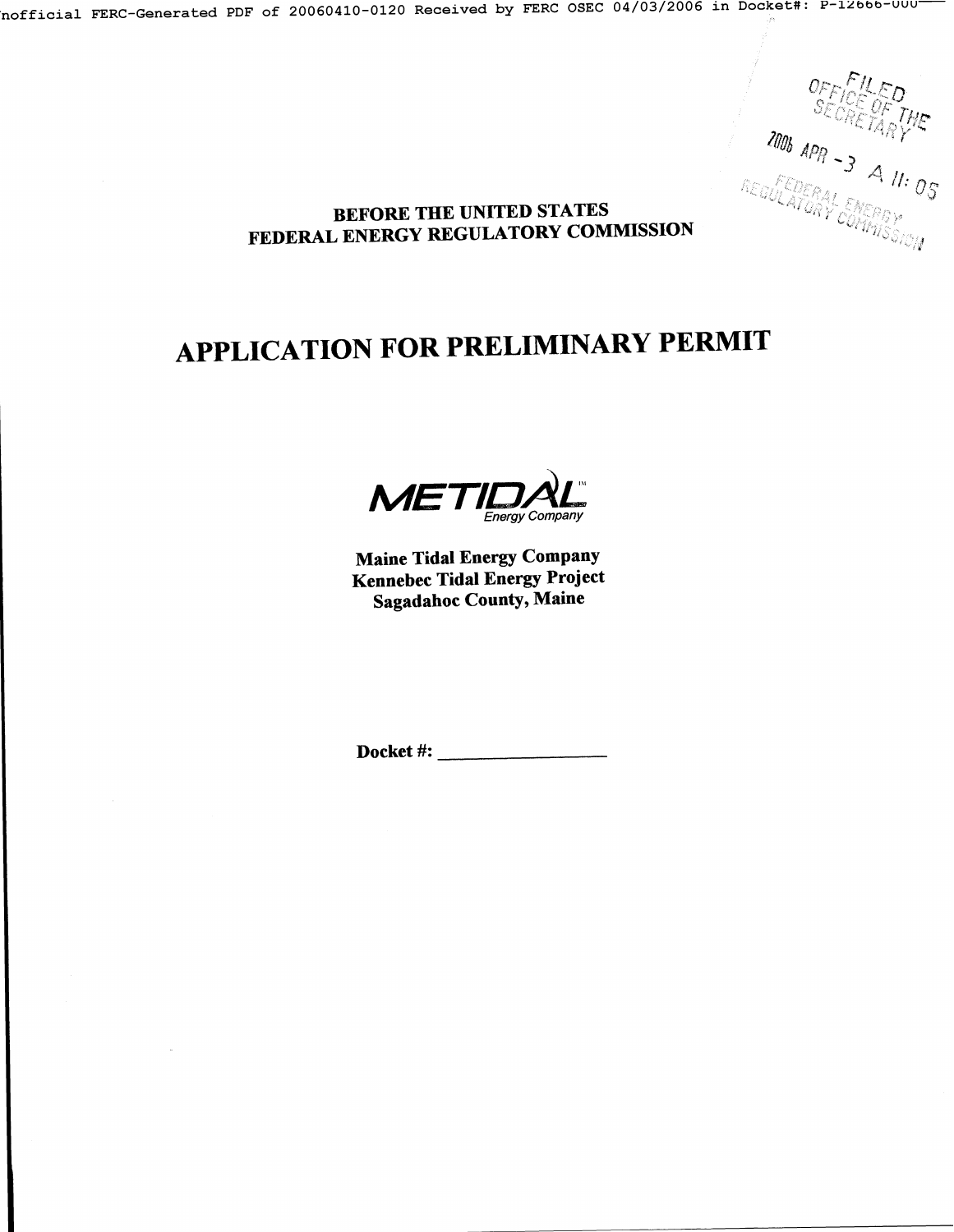#### A, INITIAL STATEMENT

## 1. Statement of Purpose

Maine Tidal Energy Company (METidal) applies to the Federal Energy Regulatory Commission for a preliminary permit for the proposed Kennebec Tidal Energy Project as described in the attached exhibits. This application is made in order that the applicant may secure and maintain priority of application for a license for the project under Part i of the Federal Power Act while obtaining the data and performing the acts required to determine the feasibility of the project and to support an application for a license.

## 2. Preiect Location

The location of the Project is under water in a section of the Kennebec River in Maine. The under water area begins southeast of West Chops Point and extends northwest between the northern tip of West Chops Point and the southern tip of Chops Point. The coordinates of the requested permit area are provided below. Water depths in the area are variable and range from 25 feet to over 100 feet deep. Potential transmission line routes to the shore include routes along the northern tip of West Chops Point or the southern tip of Chops Point.

Coordinates of Defined Boundary, as displayed on Exhibit **4:** 

| īq | Easting       | Northing       |
|----|---------------|----------------|
| 1  | 433020.891791 | 4870370.769330 |
| 2  | 433159.042791 | 4870415.120330 |
| 3  | 433624.708791 | 4869356,080330 |
| 4  | 433906.600791 | 4869513.378330 |

Project coordinates are based on UTM Zone 19, NAD 83 information. Refer to Exhibit 4 for a detailed illustration of the Project area and the location of the referenced coordinates. The Project footprint and affected water resource locations will reside within a smaller area than delineated by the proposed boundaries. The anchoring and transmission infrastructure will occupy a small area of water column and riverbed. There will be no consumptive or otherwise preemptive use of water resources, making this type of application different from those traditionally considered for other energy projects such as dams. Environmental research, as discussed in Exhibit 2, will assist in determining the precise locations of the units and the footprint within the overall area defined above.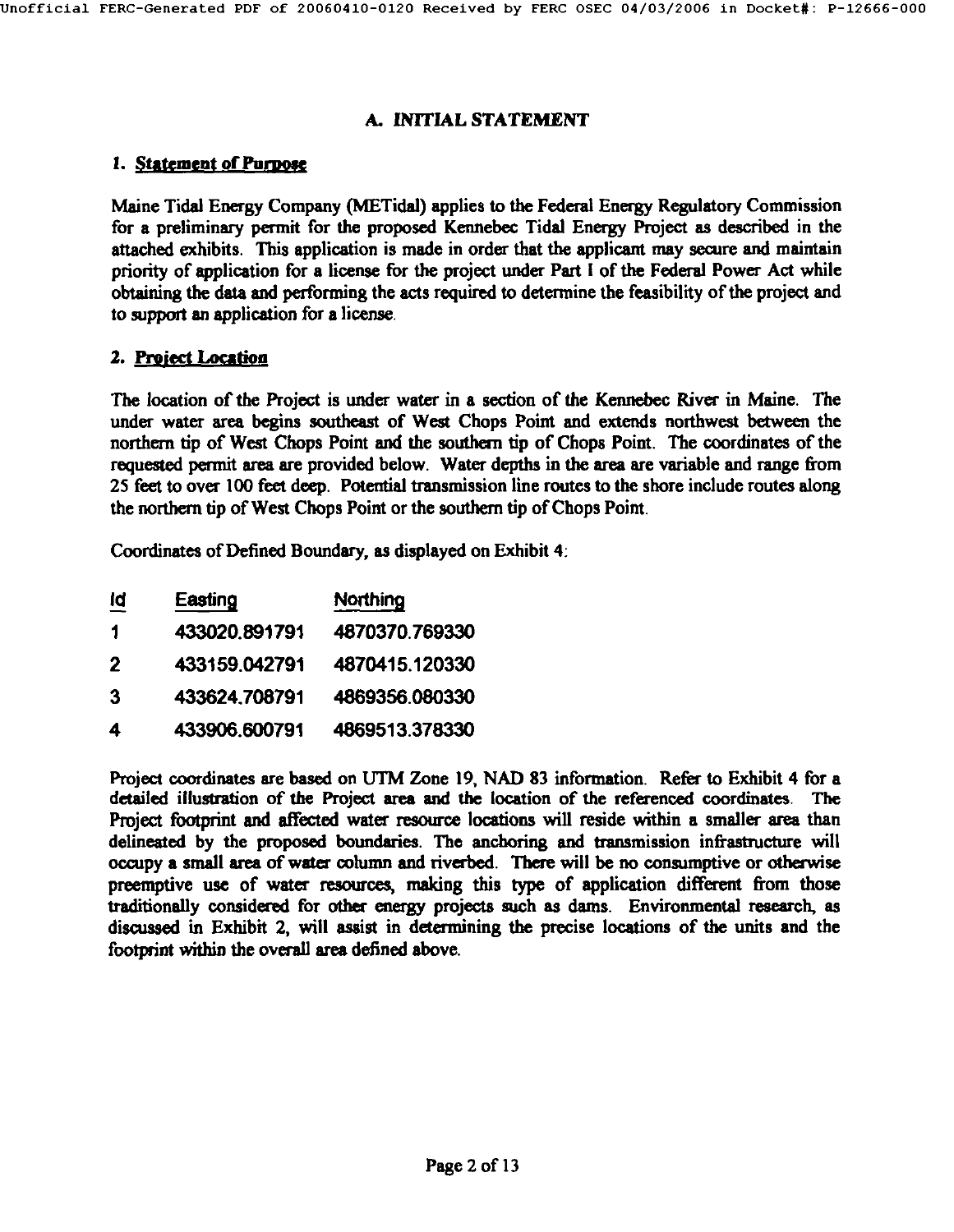## **3. Anolicaut's Contact Information**

The exact name, business address, and telephone number of the applicant is:

Maine Tidal Energy Company 1785 Massachusetts Ave., NW Suite 100 Washington, DC 20036 Telephone: 202-494-9232

## **Authorized Agents**

The exact name, business address, and telephone number of each person authorized to act as agents for the applicant in this application are:

Joseph A. Cannon Pillsbury Winthrop Shaw Pittman LLP 2300 N Street, NW Washington, D.C. 20037-1128 Telephone: 202-663-8000

Charles B. Cooper Director of Environmental Permitting and Planning TRC Environmental Corporation Boott Mills South, 116 John St. Lowell, MA 01852 Telephone: 978-656-3567

## **4. Statement of Authority**

Maine Tidal Energy Company is a domestic corporation and is not claiming preference under Section 7(a) of the Federal Power Act.

## **5. Term of Permit**

The proposed term of the requested permit is not to exceed 36 months. The project concept includes phased development, as follows:

- First Phase demonstration of a pilot Tidal In Stream Energy Conversion (TISEC) device, initially testing and refining the design components and subsequently installing and delivering the device's power onshore to a distributing entity;
- Second phase build-out of additional devices in the field, up to the capacity of the cable infrastructure sited in the initially used transmission corridor to land; and
- Third phase build-out of other appropriately sited fields, based on identification and use of appropriate sites, transmission corridors and business arrangements for delivered power.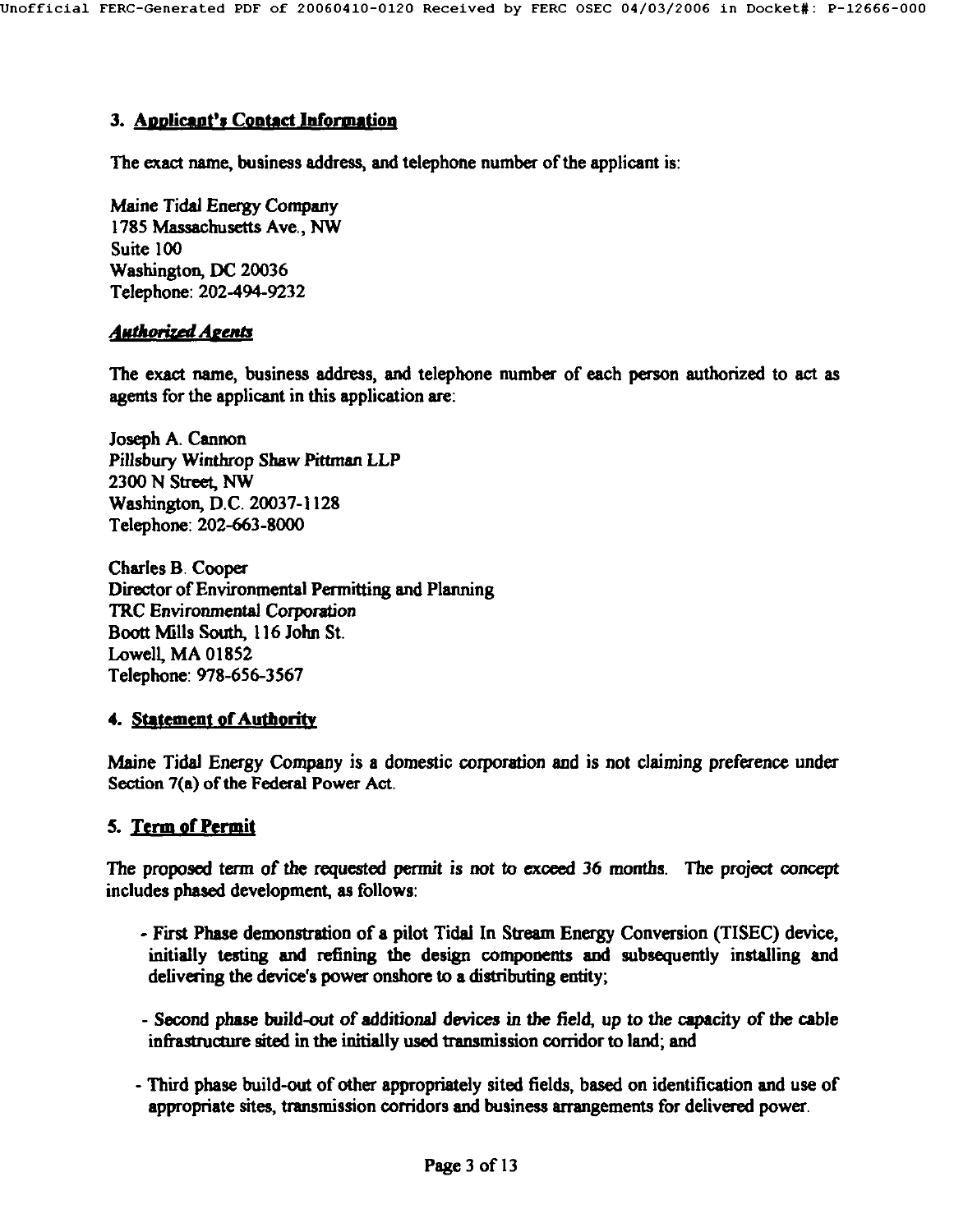It is targeted that at least the First phase would occur in the three-year timeframe of this permit. See APPENDIX A for a figure illustrating the conceptual schedule for the project.

## **6. Existing Dams or Other Project Facilities**

There are no existing dams or other project facilities within the vicinity of this project.

The applicant has identified existing cable areas on the attached exhibit of the proposed project area. These infrastructure elements will be fully considered in the development and siting of our project in preparation for a license application.

#### VERIFICATION STATEMENT

I hereby verify that Charles B. Cooper, authorized agent for Maine Tidal Energy Company, 1785 Massachusetts Ave., NW, Suite 100, Washington, DC 20036, being duly sworn, deposes and represents that the foregoing Application for Preliminary Permit is true and accurate to the best of his belief. The undersigned Applicant has signed the Application on the  $\Delta t^{\prime\prime}$  day of March 2006, in the Commonwealth of Massachusetts, County of Middlesex.

By: Charles B Cooper

Subscribed and sworn to before me, a Notary Public of the Commonwealth of Massachusetts this  $\frac{30^{\circ}}{4}$  day of March 2006. My commission expires on  $\frac{1}{2}$  electric  $\frac{2000}{4}$ 

/

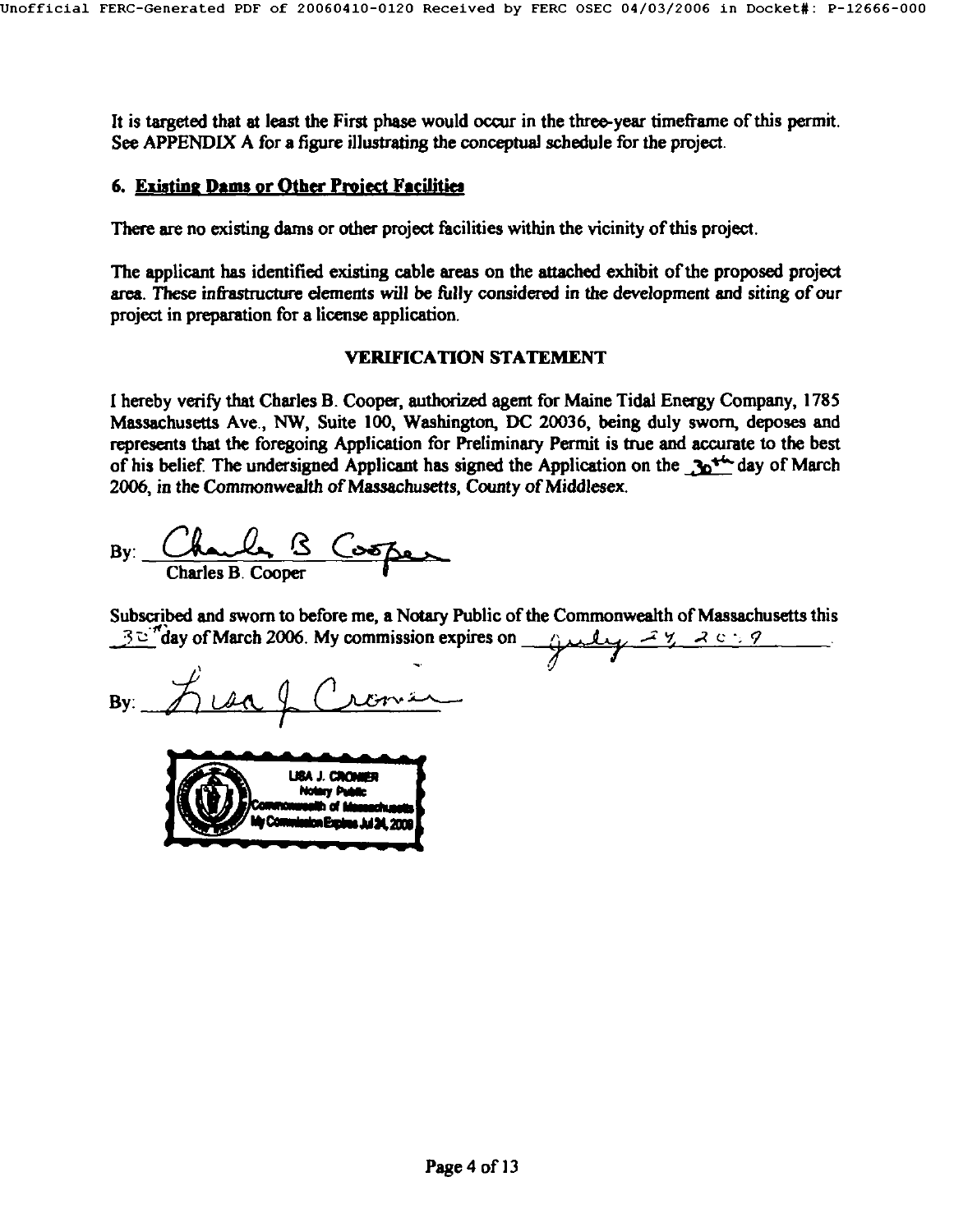## **B. EXHIBIT I - DESCRIPTION OF THE PROPOSED PROJECT**

## 1. physical Descriofion

The Kennebec Tidal Energy Project would consist of one or more clusters of TISEC devices connected by underwater transmission cables to electrical infrastructure onshore. The TISEC devices are proposed for installation in navigable waters of the United States in the Kennebec River in approximately 25 to 100 feet of water. The project landfalls include areas along the northern tip of West Chops Point and or the southern tip of Chops Point. There are no dams, spillways, penstocks, powerhouses, tailraces, or other structures, whether existing or proposed, that would be part of the project. The nature of each TISEC device is currently being researched by the Electric Power Research Institute in a study titled "EPR1 North American Tidal In Stream Energy Conversion Feasibility Demonstration Project." Because this technology is not yet commercially available, the physical description of the devices may only be described in general terms. It is envisioned that each TISEC device would consist of: (1) rotating propeller blades, approximately twenty (20) to fifty (50) feet each in diameter, (2) an integrated generator, producing 500 kilowatts to two (2) megawatts of electricity; (3) anchoring systems supporting the TISEC device at varying depths underwater, (4) a mooting umbilical line to an anchor on the river bottom; and (5) an intefconnection transmission line to shore. Monitoring systems for parameters including but not necessarily limited to pressure, temperature, vibration, RPM, and power output may be located on the TISEC devices and on shore. Transmission from the TISEC device cluster to shore will also be by submerged cable, which may be buried beneath the river bed in its inshore portion. Onshore underground transmission cables will carry the electricity to where it will be fed into the land-based electrical use infrastructure.

It is anticipated that at least some of the power defivery arrangements will involve partnering with and co-sponsorship by other entities. The exact location of the onshore tie-ins is not yet determined. METidai will be identifying and discussing partnerships and agreements with local entities to evaluate the best means of co-sponsoring at least some of the receiving points for using and/or distributing the energy.

The placement of the units will take into account fishing activities and recreational activities such as sea kayaking. As part of the environmental permitting for the Project, we will account for the presence of protected species and as necessary, will work with applicable regulatory agencies to ensure the project has no significant impact on such species. The designers of these TISEC devices will undertake to minimize and avoid potential adverse impacts to aquatic organisms.

## 2. Reservoirs

The number of reservoirs, existing or proposed, that would be part of the project is zero.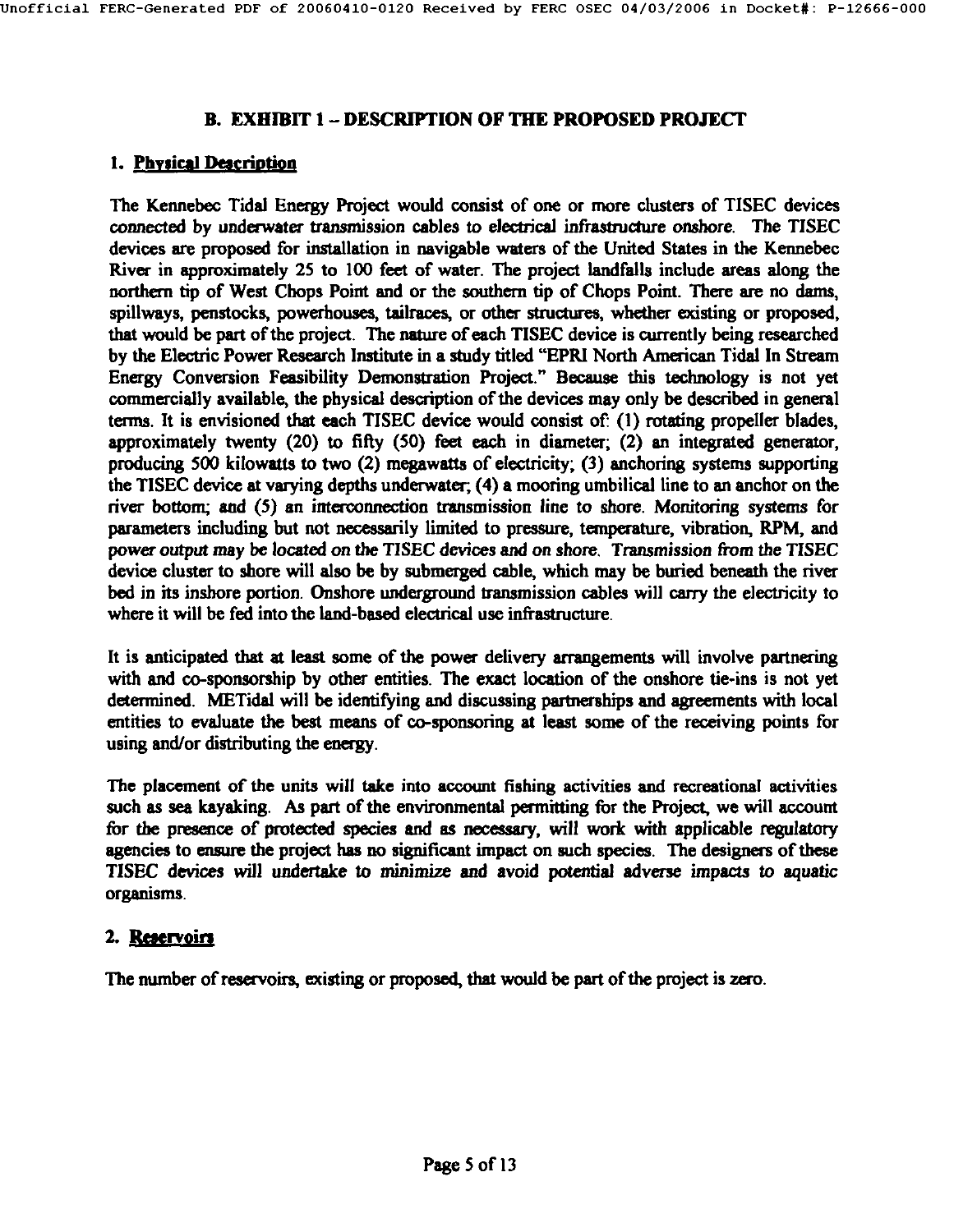## **3. Transmission Lines**

The characteristics of transmission lines that would be part of the project are in a development stage. Because the nature of this installation is emerging technology in marine applications, voltages and interconnection parameters will be defined in a manner consistent with technical, commercial, and compatible environmental feasibility.

## **4. Estimates of Energy and Capacity**

The TISEC devices produce electricity by utilizing the flow of tides in approximately 20 to 100 feet of water. One TISEC device with a diameter of 20-50 feet is expected to produce approximately 500 kilowatts to two (2) megawatts of electricity. Therefore, each TISEC device is capable of providing power to about 750 homes. The units will be installed in groups or clusters to the extent allowed by the configuration of the waterway. The initially estimated buildout total is about 50 units at this time. The actual number of units will be determined on a sitespecific basis, taking into account the need to co-exist with other uses of the area, including, navigation. The configuration will be designed to avoid wake-interaction effects between the devices and to allow for access by maintenance vessels. An 80 percent capacity factor is targeted, averaging approximately 8,760 megawatt-hours per unit per year. It is expected that the overall capacity of the project will be determined by research which identifies the best number ot'TISEC devices and transmission lines to provide power while avoiding significant use conflicts and avoiding impacts on significant environmental resources.

## **5. Submerged Lands**

For the most part, the anchoring and transmission facilities for the project will occur on State submerged lands located in Bath and or Woolwich, Maine. The State of Maine owns all tide and submerged lands that are not granted to the United States, local agencies, or private parties.

There is the potential for the project's transmission infrastructure to cross submerged lands owned by others, especially near shore. This potential would only become evident as the project reaches the stage of individual, site-specific route development. METidal will refine its development plan as appropriate to accommodate these site-specific ownership conditions.

## 6. Public laterest Benefits

The TISEC devices generate power from natural marine tidal currents, and therefore are not dependent on fuel. Removing the fuel component, such as the cost of coal in a traditional power plant, decreases environmental impacts and production costs tremendously. This form of energy production is essentially emission-free with no adverse impacts on air quality and minimal foreseeable adverse environmental impacts overall. Unlike traditional onshore hydropuwer, no dam or water diversion with associated use conflicts is needed. In addition, unlike some coastal wind farms that have drawn criticism for their visual impacts, the TISEC devices are expected to be located under water and would not intrude on the viewscape, shipping or pleasure navigation uses. By partnering with local entities for at least some of the output, a public benefit of lowercost, alternative, renewable energy for local use can likely be realized.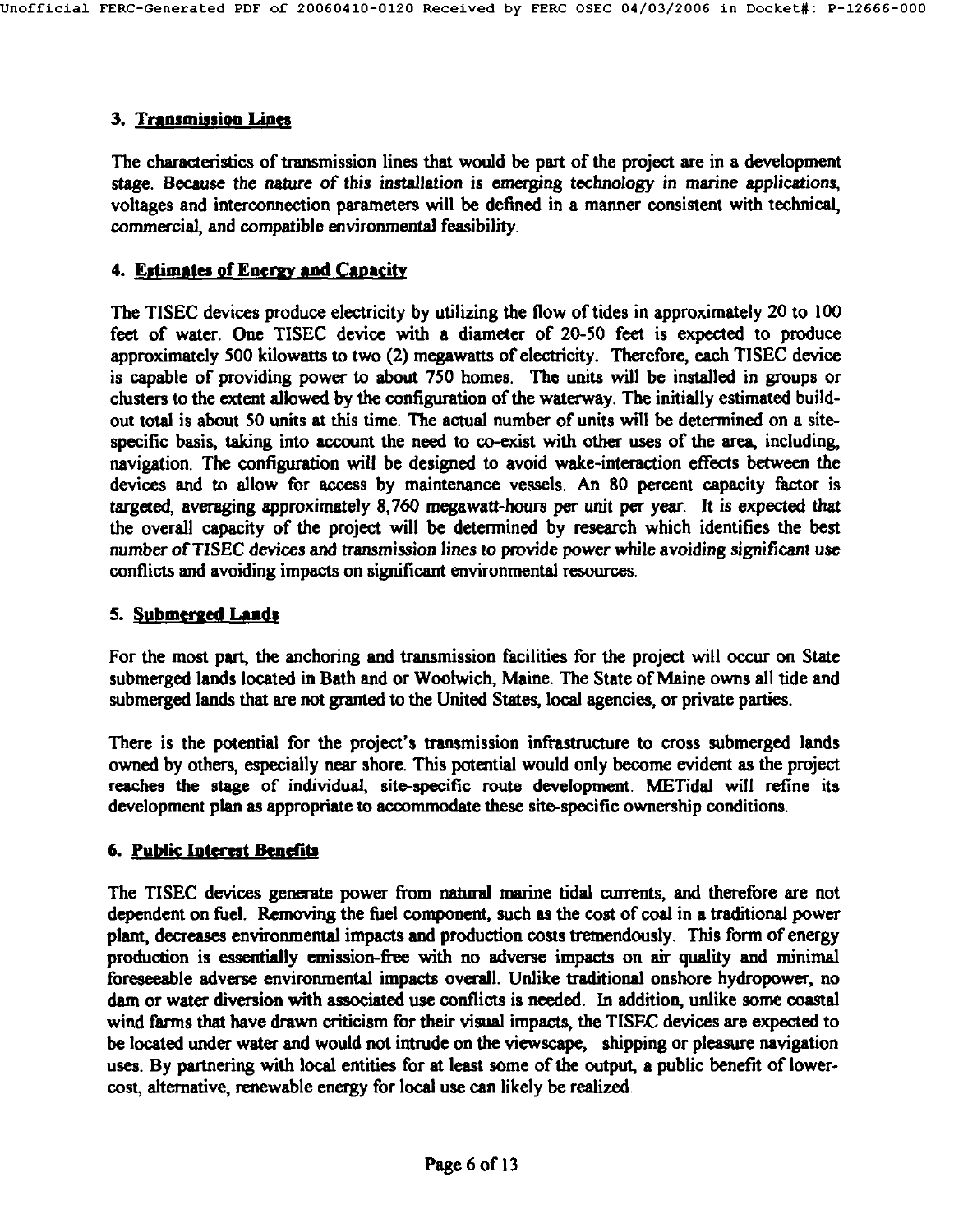## **C. EXHIBIT 2 - DESCRIPTION OF PROPOSED FIELD STUDIES**

## **i. Study Plan**

METidal has initiated a phased study plan to collect and analyze data related to the proposed project. Environmental studies include a water bottom and water column survey plan with a phased approach for identifying and understanding geological and geophysical characteristics, as well as biological attributes of the area.

The first phase of baseline studies will develop a three-dimensional image of the river bottom. Review of historic data, supplemented as appropriate by grab sampling and/or gravity coring in the vicinity of the candidate site anchors and transmission lines, is envisioned for identifying river bottom composition. Additional surveys involving the use of Acoustic Doppler Current Profilers (ADCPs), where necessary, will be conducted to identify strength fluctuations, variations in current direction, and flow in the water column. A statistical study of published data has already been initiated.

The second phase of baseline studies will involve benthic surveys, which may include side-scan sonar, sled-mounted video camera, bottom mounted ADCPs, and Remote Operated Vehicles (ROVs). Side-scan sonar is used to identify any hardbottom habitats, cultural resources or other sensitive subsurface structures. A sled-mounted video camera can be used in conjunction with the side-scan sonar to identify any unknown objects or inconsistencies in the images. Since current speed can vary depending on the location and depth in the water column, additional current meters may be needed to identify near-bottom currents. ROVs may be used for collecting samples or conducting any other activities that may require a submersible.

Ongoing and/or additional studies will be necessary to better understand the fluctuations in the tidal current and environmental impacts that may be associated with this project. In accordance with the National Environmental Policy Act, and corresponding State and local laws, an Environmental Impact Statement CEIS) is expected to be prepared for this project. The scoping process associated with the EIS and other Federal, State and local review processes are expected to initiate individual studies specific to agency and other stakeholder concerns.

METidal does not believe the project will negatively impact aquatic organisms, wildlife, vegetative species, historical and cultural resources, recreation uses, navigation, or commercial and recreational fishing. To document this subject matter during the preliminary permit period, there are plans to:

- Evaluate fish mortality and injury prevention measures,
- Study the impacts of construction and placement of the TISEC devices and transmission lines on aquatic organisms, historical and cultural resources, recreation, navigation, commercial and recreational fishing;
- Study the impacts on potentially affected aquatic organisms due to the operation of the TISEC devices, especially addressing fish and other organisms' movement around the units; and
- Study the impacts of the TISEC devices and transmission lines on surrounding wetlands, riparian wildlife and vegetative species, where applicable, and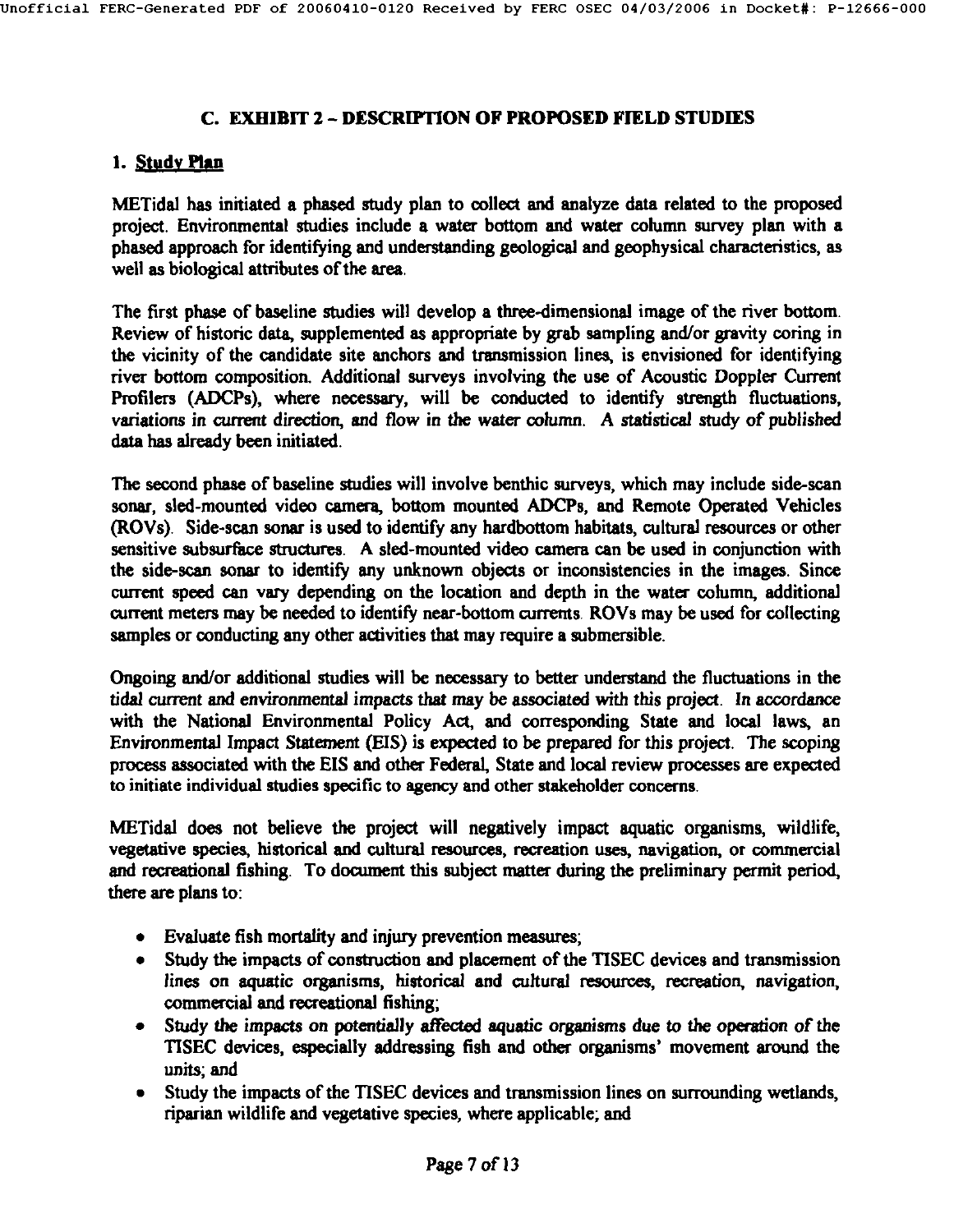• Study the extent and impacts of phenomena such as biological fouling on performance and microhabitat.

APPENDIX A - PROJECT SCHEDULE - Figure 1 - Illustrative Project Schedule shows the anticipated timeframes for the Federal, State and local permit preparation and agency review, as well as investigative studies.

## 2. New Dam and Road Construction Work Plan

There is no new dam construction or road construction proposed as part of the project.

## 3. Waiver

The applicant does not request that the Commission waive the study requirement.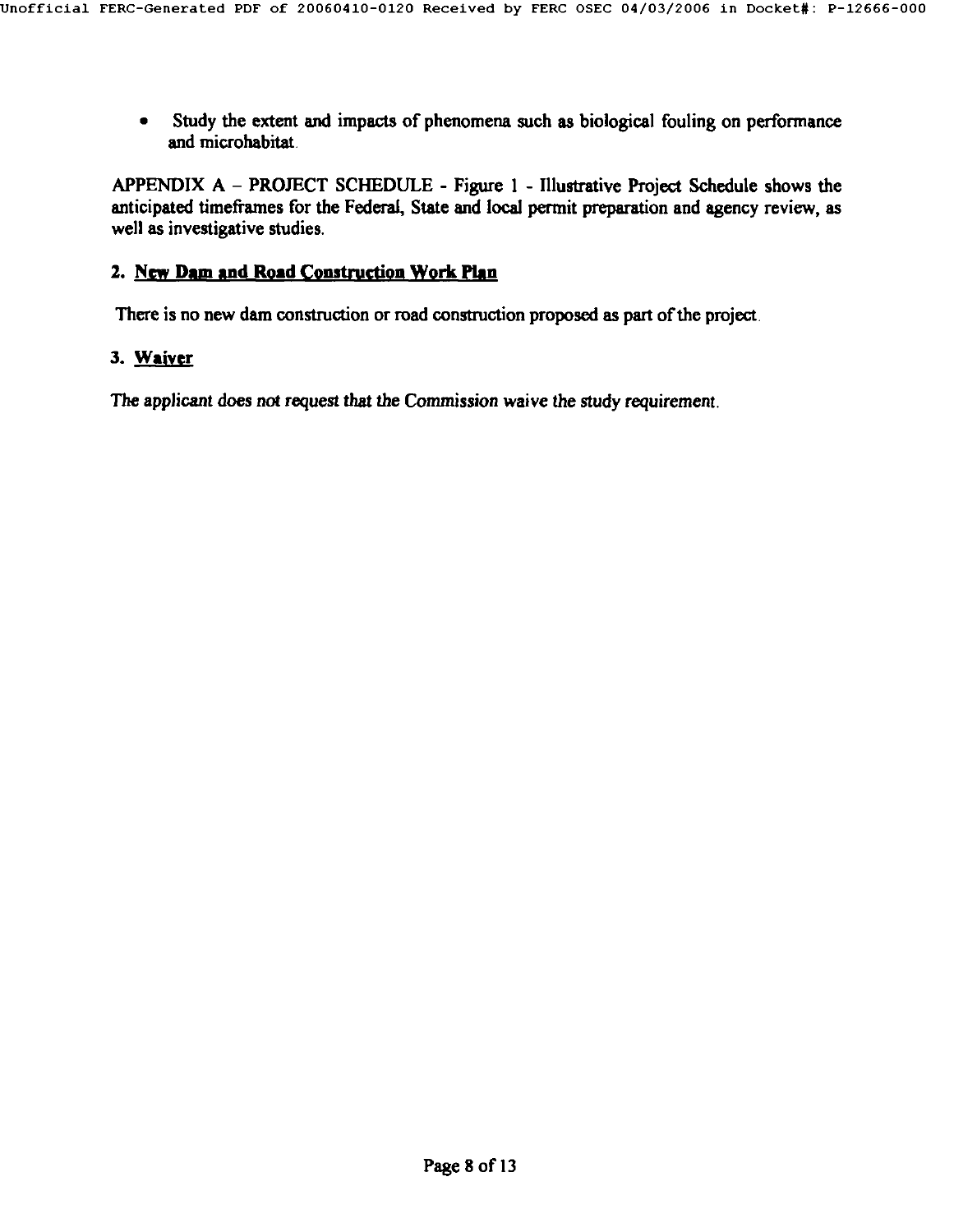## D. EXHIBIT 3 - STATEMENT OF COSTS AND FINANCING

#### 1. Costs of Planning and Studies

METidal has estimated that over the duration of this permit period, studies costing in the range of \$1.0 to \$4.0 million will be carried out. These will include field investigations, environmental analyses, engineering and design studies; and Federal, State and local permitting work.

#### **2. Expected Sources of Financing**

All studies associated with this project will be fully funded by METidal and its participating partners and investors.

#### 3. Description of the Proposed Market

The proposed market consists of municipal partners and/or utilities servicing the New England region. In the Northeast, as in the rest of the country, there is a growing demand for energy. In general, the number of U.S. households is projected to rise by l.O percent per year between 2000 and 2020 while residential demand for electricity is expected to grow by 1.8 percent annually.<sup>1</sup> This is an increase in demand of 52% over current capacity over the next twenty years, representing a market increase of \$17 billion per year. This means that due to increased demand, approximately 14 gigawatts of new generating capacity will have to be developed just to keep pace each year. While renewable sources of energy are projected to remain minor contributors to U.S. electricity supply, these sources are expected to increase from 357 billion kilowatt-hours of generation in 2000 to 464 billion (9 percent) in 2020.<sup>2</sup> METidal is committed to providing clean, renewable energy to the growing Northeast market.

 $1$  U.S. Department of Energy, Energy Information Administration, Annual Energy Outlook 2002 with Projections to 2020; (Report#:DOE/EIA-0383(2002) December 21, 2001.<br> $^2$  Id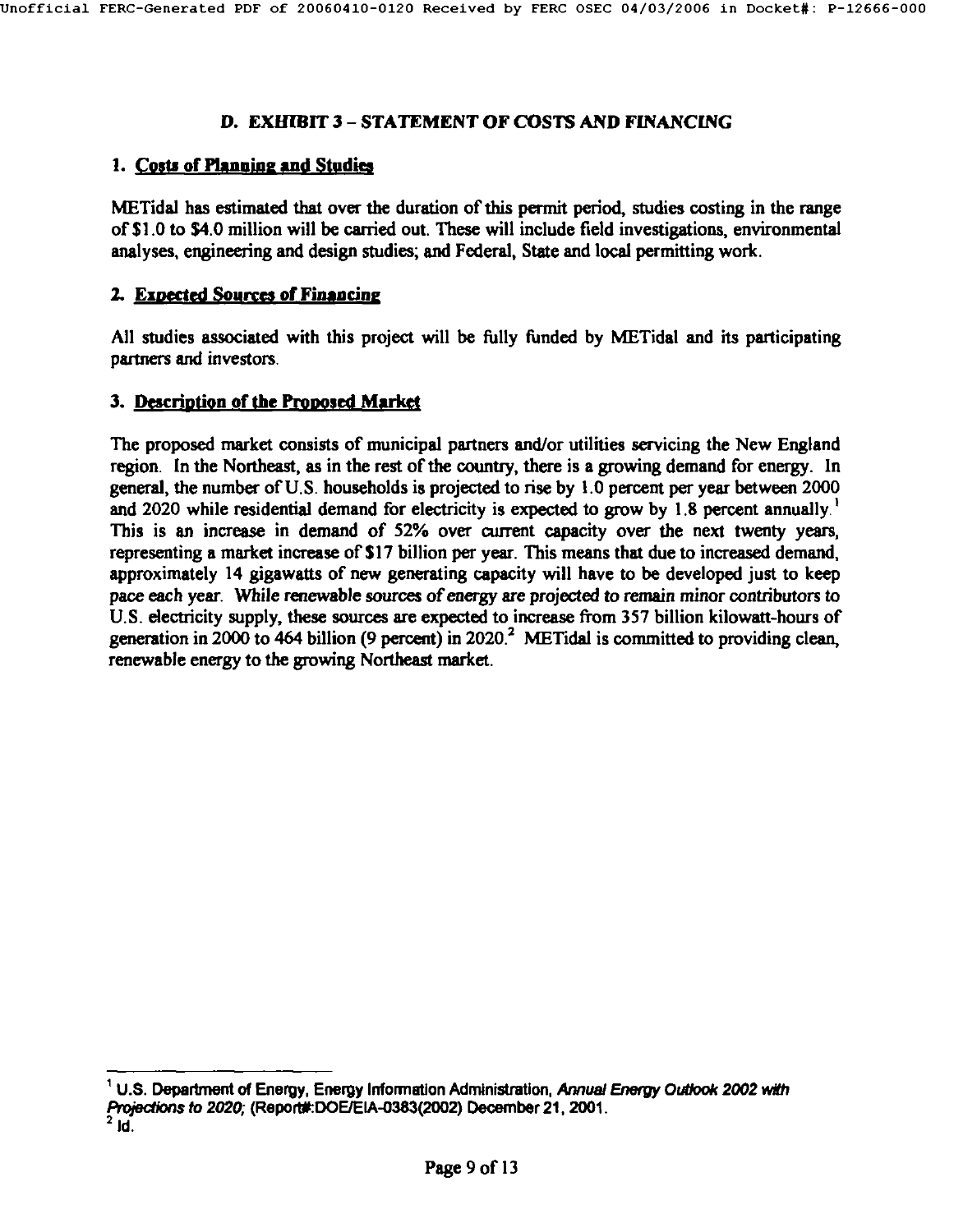#### **E. EXHIBIT 4 - PROJECT MAPS**

Refer to Figure 1 - Representative Size of Proposed Energy Development Project Map for identifying the project area in the *Kennebec* River.

National Wil4 and Scenic Rivers

There area no areas designated as National Wild and Scenic Rivers found within the project area.

#### Designated Wilderness Areas

There are no areas that are designated Wilderness Areas found within the project area.

#### Recommended Designated Wilderness Areas

There are no areas that are recommended Wilderness Areas found within the project area.

#### Designated Wilderness Study Areas

There are no areas that are designated Wilderness Study Areas found within the project area.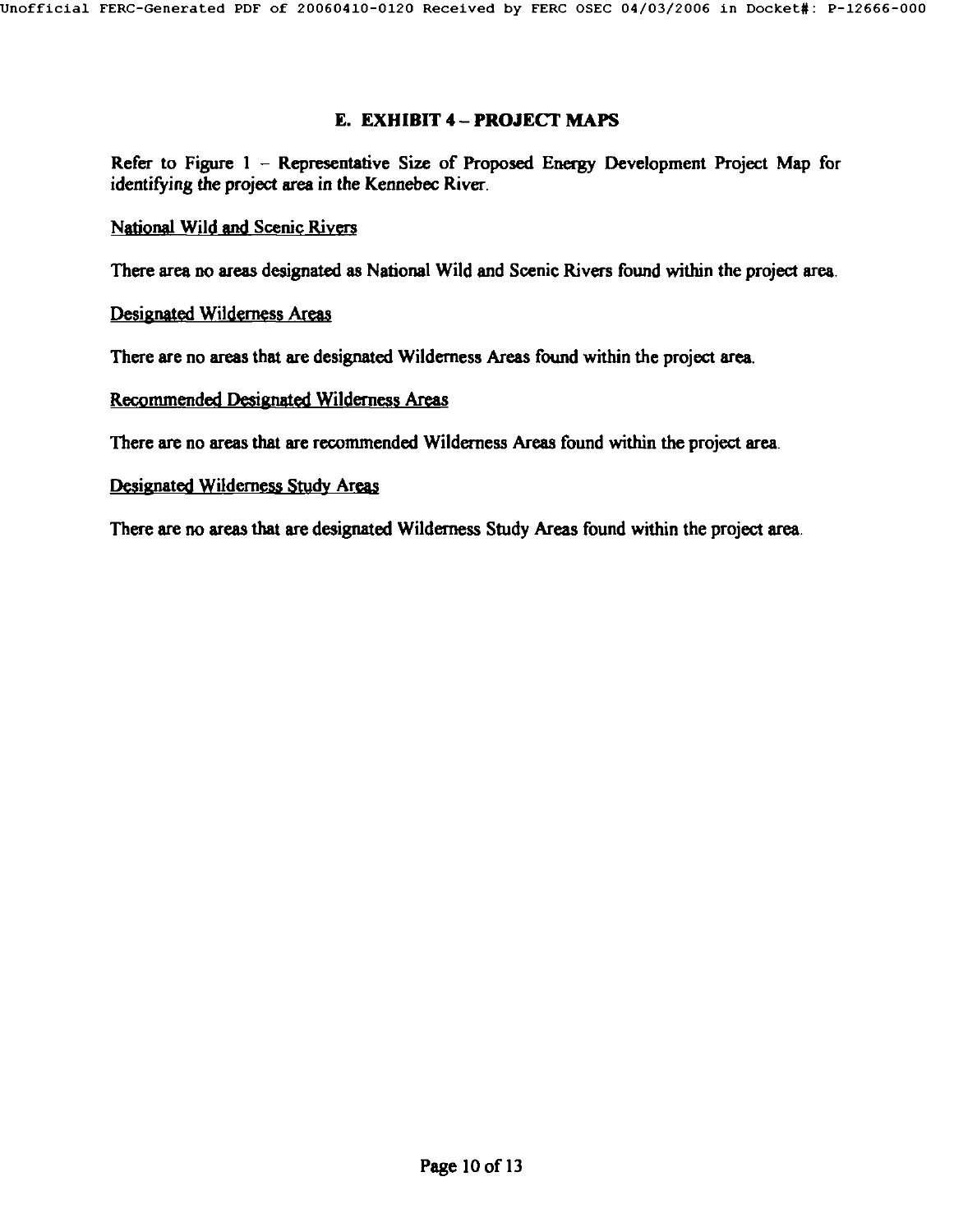## **LARGE-FORMAT IMAGES**

One or more large-format images (over 8½" X 11") go here. These images are available in E-Library **at:** 

| For Large-Format(s):<br>Accession No.: 20060410.0131 |                                               |  |  |
|------------------------------------------------------|-----------------------------------------------|--|--|
| Security/Availability:                               | PUBLIC<br><b>NIP</b>                          |  |  |
|                                                      | <b>CEII</b><br>O                              |  |  |
|                                                      | NON-PUBLIC/PRIVILEGED                         |  |  |
|                                                      | File Date: April 3, 06 Docket No.: P12666.000 |  |  |
| Parent Accession No.: 20060410-0120                  |                                               |  |  |
| $\mathbf{I}$ of<br>Set No.:                          |                                               |  |  |
| Number of page(s) in set:                            |                                               |  |  |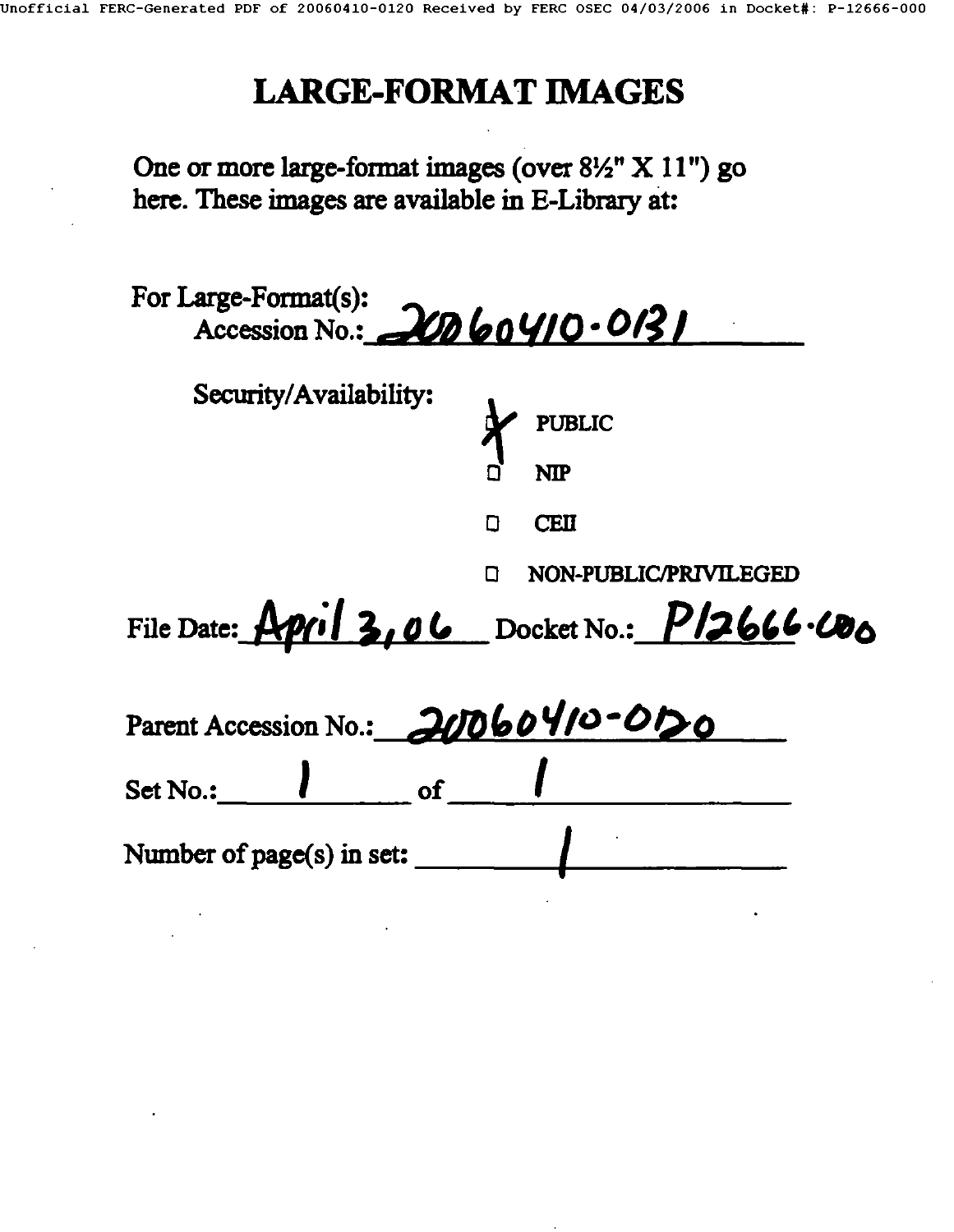## APPENDIX A - PROJECT SCHEDULE